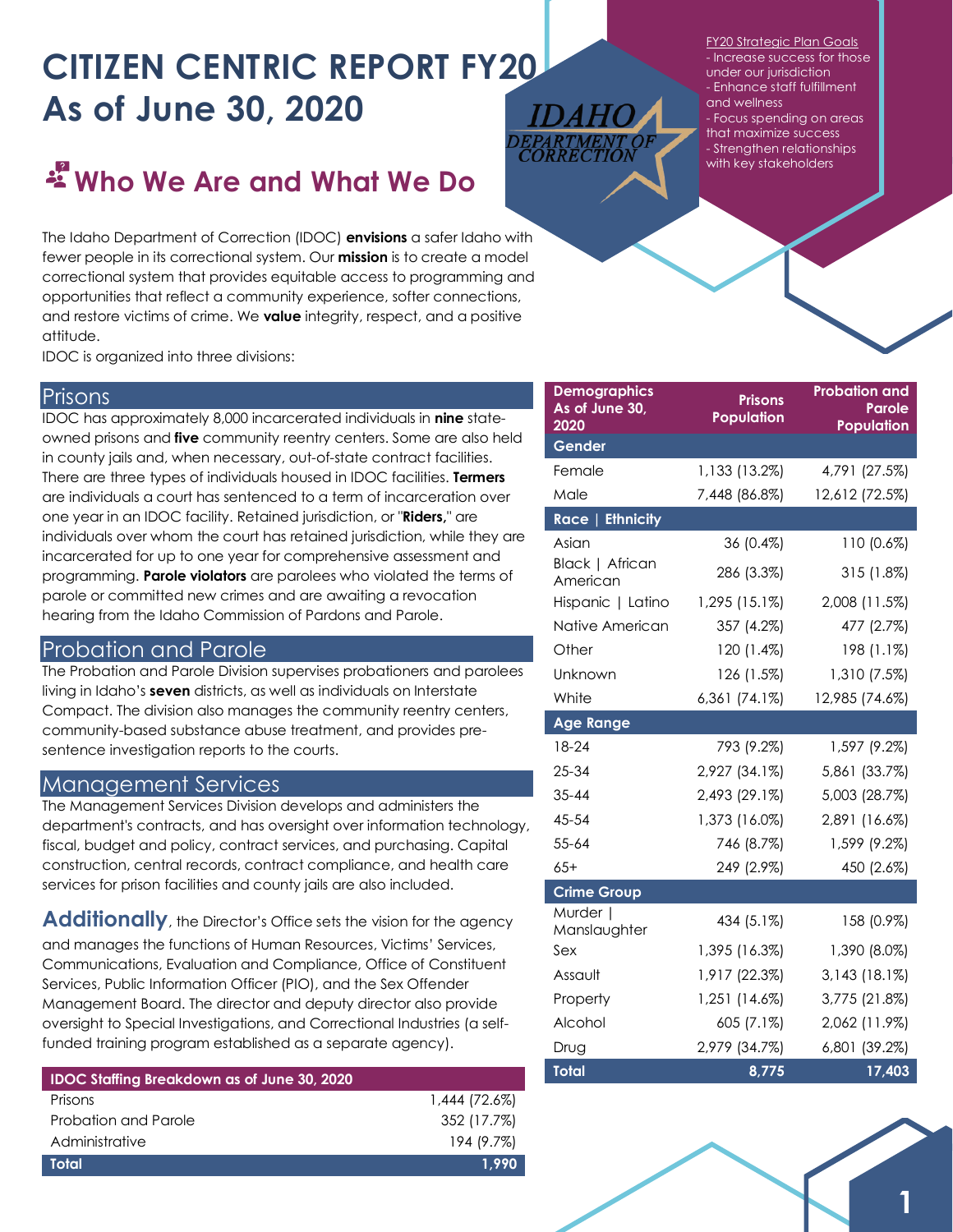## **Agency Highlights**

### Total Incarcerated Population

Total incarcerated population **decreased** 2.8% in the last fiscal year. It has **increased** 14.2% from 2016. The Termer population **increased** 3.7%. The Rider population **decreased** 18.6%. The Parole Violator population **decreased** 37.8%.

### Total Community Population

Total community population **increased** 3.5% in the last fiscal year. It has **increased** 13.5% from 2016. The parole population **increased** 12.0%. The probation population **increased** 0.6%.

### Population Forecast

Prior to 2020, IDOC's incarcerated population was growing at a record annual rate of 9.7%. The main driver of the incarcerated population has historically been probation and parole violations, and IDOC will continue to seek alternatives to reduce the incarcerated population.

Due in part to the unprecedented **COVID-19** virus, however, IDOC has seen a noticeable decrease in its incarcerated population beginning in March 2020. While the pandemic's impact continues to be felt, it also makes the accurate forecasting of future populations more challenging. The forecast provided is based on the information available as of the end of FY20, but is expected to change in FY21 due to continuing developments.





Incarcerated Population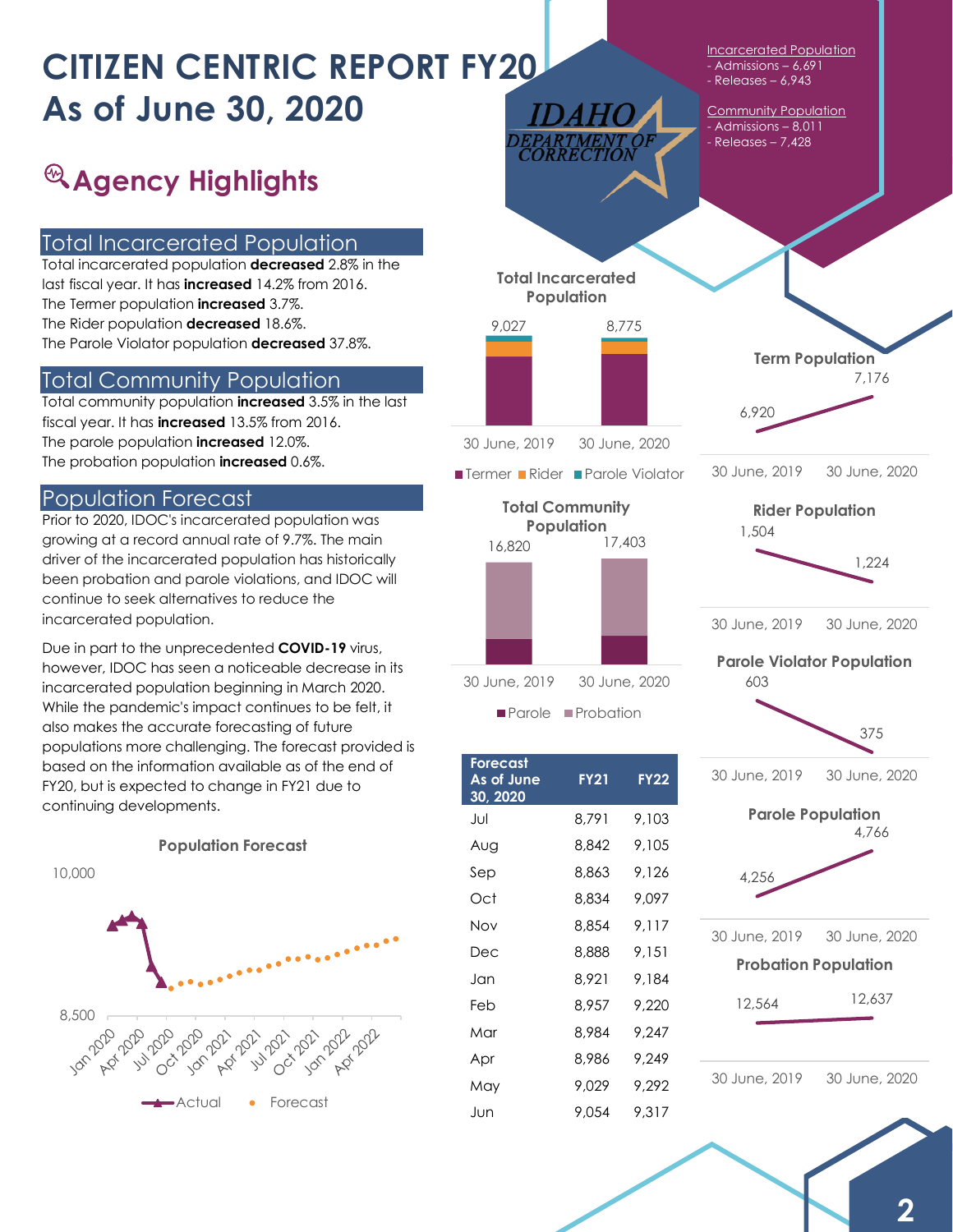# **Revenues and Expenses**

### Funding

Funding for IDOC comes from the **general fund**, cost of **supervision fees**, **labor revenue** from incarcerated individuals, and **various funds and grants**. Financial information is prepared according to Generally Accepted Accounting Principles (GAAP). The Annual Legislative Fiscal Report can be viewed on the official website of the Idaho Legislature a[t https://legislature.idaho.gov/lso/bpa/pubs/lfr/.](https://legislature.idaho.gov/lso/bpa/pubs/lfr/) Additional financial reports and information can be viewed on the State Controller's Office website at [https://www.sco.idaho.gov/.](https://www.sco.idaho.gov/)

Annual Appropriation Fund Increase - FY18-FY19: 9.7% - FY19-FY20: 8.8% FY20-FY21: 3.5%

Although annual fund appropriation has been increasing by 9-10% for the past two fiscal years, the proposed appropriation for FY21 will only increase by 3.5%. One of the primary factors contributing to this is a reduction in General Fund spending per the Governor's direction.



**Fund Appropriation**